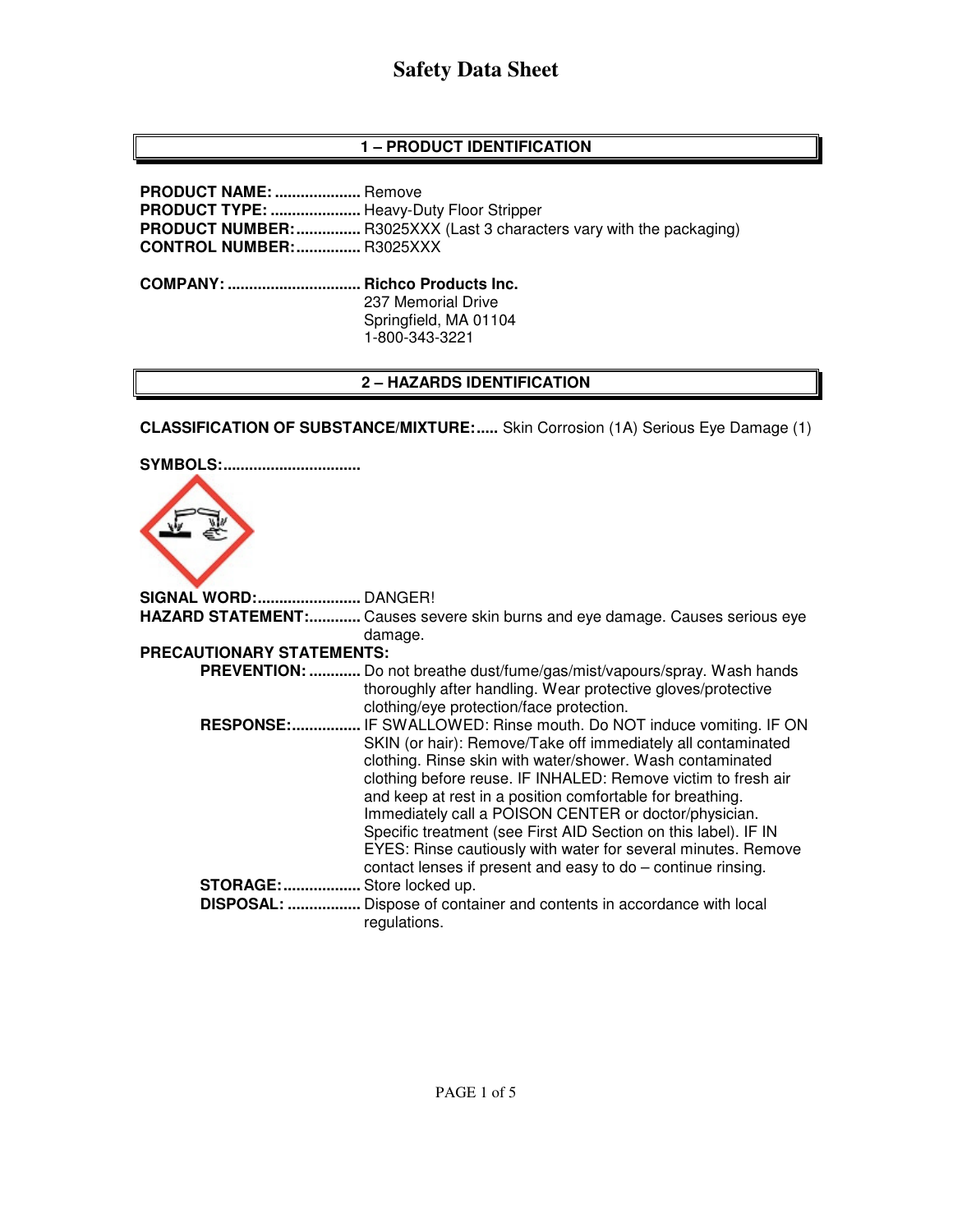# **3 – COMPOSITION / INFORMATION ON INGREDIENTS**

Water 7732-18-5<br>
111-76-2 111-76-2 2-Butoxy Ethanol 111-76-2<br>Monoethanolamine 141-43-5 Monoethanolamine Potassium Hydroxide 1310-58-3

# **INGREDIENT C.A.S. NUMBER**

Percentages of ingredients are being withheld as trade secret information. This information will be disclosed as necessary to authorized individuals

### **4 – FIRST-AID MEASURES**

|                        | <b>BREATHING (INHALATION):</b> If victim shows signs of discomfort or irritation, remove to fresh<br>air. If symptoms persist, get immediate medical attention.                            |
|------------------------|--------------------------------------------------------------------------------------------------------------------------------------------------------------------------------------------|
|                        | SWALLOWING (INGESTION): . DO NOT INDUCE VOMITING! Drink a large quantity of water or<br>milk. Do not attempt to give liquids to an unconscious person.<br>Get immediate medical attention! |
| $EYES:$                | Flush eyes with a large quantity of fresh water for at least 15<br>minutes. If irritation persists, consult a physician.                                                                   |
| <b>SKIN (DERMAL): </b> | Flush from skin and clothing with large amounts of fresh water. If<br>irritation persists, consult physician. Wash contaminated clothing<br>before wearing.                                |

### **5 – FIRE-FIGHTING MEASURES**

|                                                                            | <b>EXTINGUISHING MEDIA:</b> This product is non-flammable. Use extinguishing media suitable |  |  |
|----------------------------------------------------------------------------|---------------------------------------------------------------------------------------------|--|--|
|                                                                            | for materials already burning.                                                              |  |  |
| SPECIAL FIRE FIGHTING PROCEDURES: Firefighters working in areas where this |                                                                                             |  |  |
|                                                                            | product is present should be equipped with an approved, fully                               |  |  |
|                                                                            | enclosed SCBA.                                                                              |  |  |
| <b>UNUSUAL FIRE AND EXPLOSION HAZARDS:</b> None known.                     |                                                                                             |  |  |

## **6 – ACCIDENTAL RELEASE MEASURES**

**SPILL PROCEDURES: .............** Dike to prevent spillage into streams or sewer systems. Consult local, state and federal authorities.

**WASTE DISPOSAL: .................** As recommended by local, state and federal authorities.

# **7 – HANDLING and STORAGE**

| freezing.                                                  |
|------------------------------------------------------------|
|                                                            |
| protection should not be necessary. Wear eye protection if |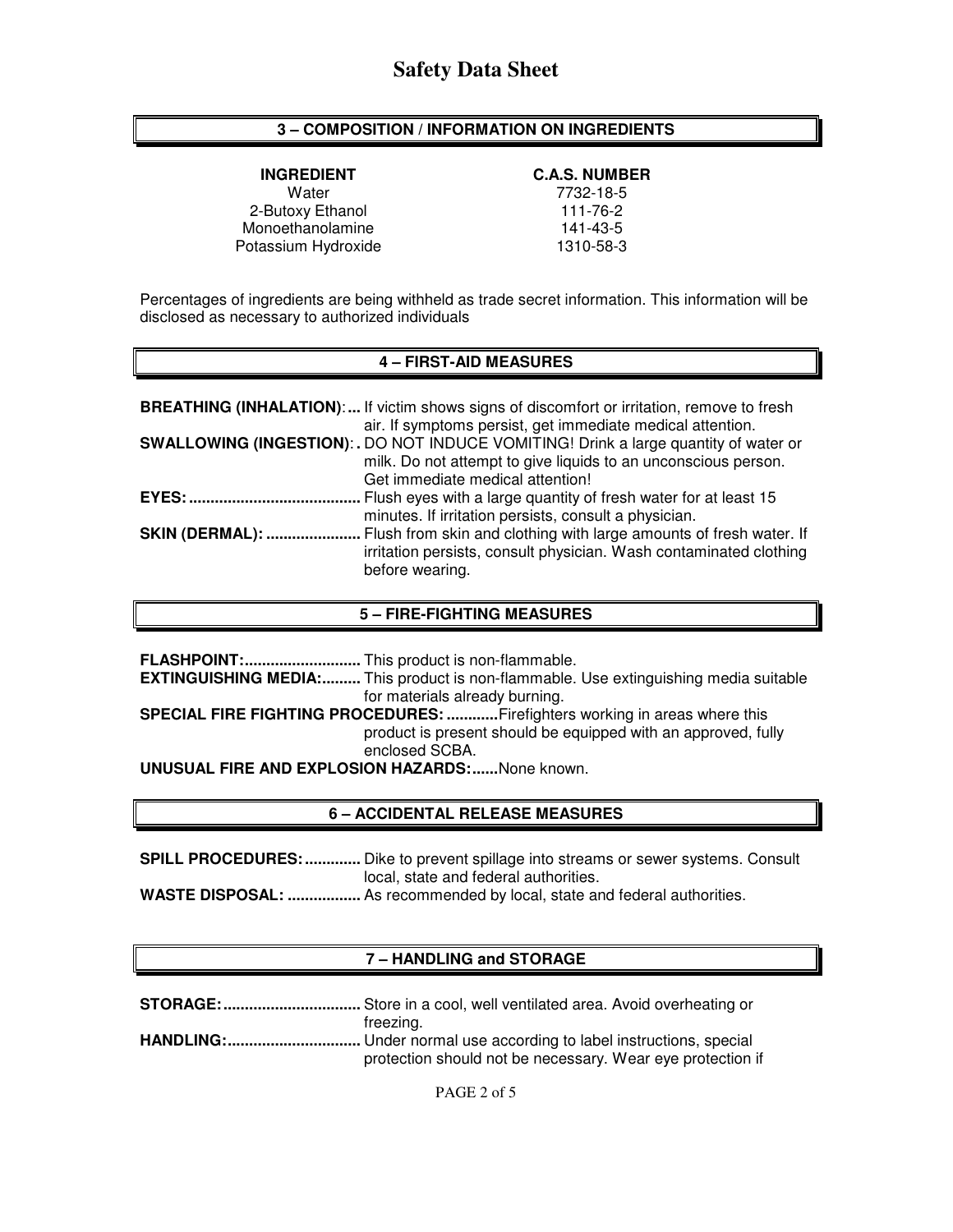product is likely to splash. Do not place this product in an unmarked container! Keep away from children! Spilled material is slippery.

#### **8 – EXPOSURE CONTROLS / PERSONAL PROTECTION**

**RESPIRATORY PROTECTION:** Not usually needed in well-ventilated areas. If needed, use a NIOSH approved respirator. **PROTECTIVE CLOTHING:.......** Nitrile or PVC gloves, and chemical splash goggles. **ADDITIONAL MEASURES: ......** Under normal use according to label instructions, special protection should not be necessary. Wear eye protection if product is likely to splash. Do not place this product in an unmarked container! Keep away from children! Spilled material is slippery.

| <b>INGREDIENT</b>   | <b>C.A.S. NUMBER</b> | <b>PEL</b>             |
|---------------------|----------------------|------------------------|
| Water               | 7732-18-5            | No limits established  |
| 2-Butoxy Ethanol    | 111-76-2             | 20 ppm TLV, 25 ppm PEL |
| Monoethanolamine    | 141-43-5             | 3 ppm PEL, 6 ppm STEL  |
| Potassium Hydroxide | 1310-58-3            | 2 mg/m3 ceiling        |
|                     |                      |                        |

#### **9 – PHYSICAL / CHEMICAL PROPERITES**

**APPEARANCE & ODOR: .........** Transparent liquid, slight solvent odor. **ODOR THRESHOLD: ...............** N/A **pH: .............................................** 13.5 **MELTING POINT: .....................** 210 degrees F. **FREEZING POINT: ...................** N/A **BOILING POINT:.......................** 210 degrees F. **BOILING POINT RANGE:......... N/A FLASHPOINT: ...........................** This product is non-flammable. **EVAPORATION RATE:.............. N/A FLAMMABILITY (solid/gas):....** N/A **EXPLOSION LIMITS: ................** N/A **VAPOR PRESSURE: ................** N/A **VAPOR DENSITY (AIR=1): .......** Greater than 1. **SPECIFIC GRAVITY: ................** 1.01 **SOLUBILITY IN WATER: .........** Completely soluble. **PARTITION COEFFICIENT: .....** N/A **AUTO-IGNITION TEMPERATURE: ..........................** N/A **DECOMPOSITION TEMPERATURE: ......................** N/A **VISCOSITY: ..............................** Water thin

#### **10 – STABILITY and REACTIVITY**

**STABILITY: ...............................** Stable under normal conditions.

PAGE 3 of 5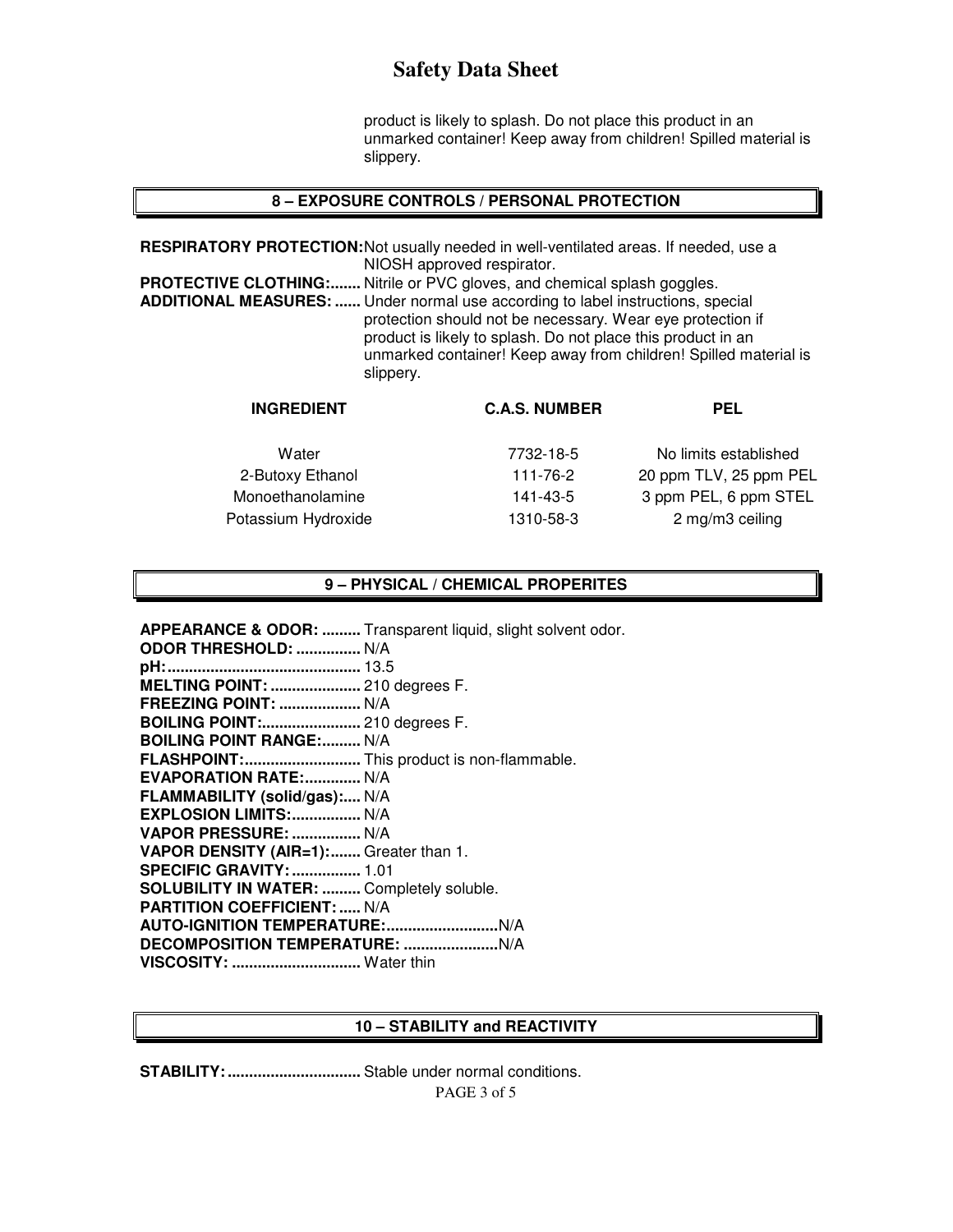**HAZARDOUS DECOMP.: .........** This product not known to polymerize. **INCOMPATIBILITY: ..................** Do not mix with acids or other detergents.

# **11 – TOXICOLOGICAL INFORMATION**

**ROUTE(S) OF ENTRY: .............** Inhalation, skin absorption, or ingestion. **LISTED CARCINOGEN: ...........** None over 0.1%. **MEDICAL CONDITION AGGRAVATED: ..................** May aggravate pre-existing dermatitis. **INHALATION: ............................** Not likely to be inhaled in hazardous amounts. Avoid exposure to mists or vapors. Maintain adequate ventilation in the work area. **INGESTION: ..............................** This material can cause burns and serious damage to any exposed body parts. **EYES: ........................................** Undiluted product will cause burns or eye irritation, or possibly blindness. **SKIN (DERMAL): ......................** This product may cause burns or irritation if not removed from the skin. **ACUTE TOXICITY\* (ORAL):…… .............................** >5000 mg/kg **ACUTE TOXICITY\* (DERMAL):.. .............................** >5000 mg/kg **ACUTE TOXCITY\* (INHALATION): ..........................** >20,000 ppm V (Gas), >20 mg/l (Vapor), >5 mg/l (Dust)

**\***Determined using the additivity formula for mixtures (GHS Purple Book, 3.1.3.6)

**12 – ECOLOGICAL INFORMATION** 

## **ENVIRONMENTAL FATE AND DISTRIBUTION:** N/A

# **13 –DISPOSAL CONSIDERATIONS**

**WASTE DISPOSAL: .................** As recommended by local, state and federal authorities.

# **14 – TRANSPORTATION INFORMATION**

**PROPER SHIPPING NAME:.....** Compounds, Cleaning, Liquid (contains potassium hydroxide) **HAZARD CLASS: ......................** 8 **UN/NA NUMBER: .....................** NA 1760 **PACKAGING GROUP :.............. III** 

# **15 - REGULATIONS**

Contents of this MSDS comply with the OSHA Hazard Communication Standard 29CFR 1910.1200